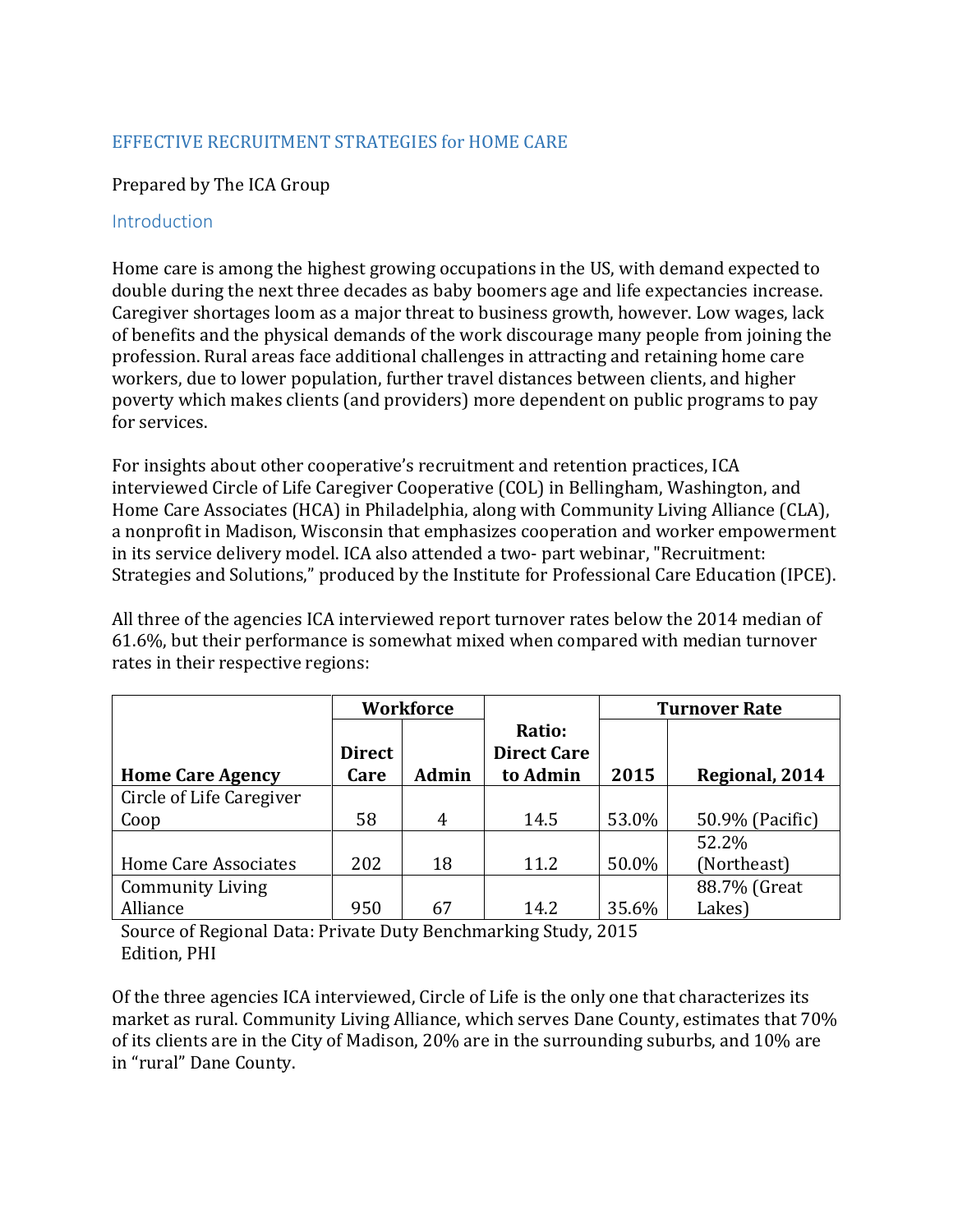# Key Success Factors

ICA's literature review found five main factors consistently associated with successful recruitment and retention of home care workers as follows:

- Increased wages
- Access to employer-sponsored health insurance
- Access to quality training
- Peer mentoring
- Opportunities for advancement

Summarized below are the practices of the three agencies ICA interviewed in relation to these factors.

#### Wages

HCA starts workers at \$8.00 per hour (110% of \$7.25 minimum wage) plus a transit pass. COL starts workers at \$11 per hour (116% of \$9.47 minimum wage) and pays higher hourly rates for shifts of less than 3 hours. CLA pays the County-mandated minimum living wage of \$11.66 (161% of \$7.25 minimum wage in Wisconsin), and noted that they compete with entry-level wages up to \$15 per hour for fast food workers and grocery baggers in their market.

(Todd Costello at CLA noted that 43% of home care workers in Wisconsin receive public assistance; se[e http://www.seiuhcwi.org/category/uncategorized/homecare/\)](http://www.seiuhcwi.org/category/uncategorized/homecare/)

#### Health Insurance

Both CLA and HCA offer health insurance, although the bulk of CLA's workers are part-time (by choice, as family care providers on CLA's payroll) and therefore ineligible. HCA is finding that people often prefer a higher hourly wage in lieu of benefits, in some cases because it is advantageous for them to buy health insurance on the ACA Marketplace. Thus, HCA offers the option of a \$10.50 wage if people waive benefits. COL does not offer health insurance.

# Other Benefits

All three agencies provide paid time off (in CLA's case, for full-time staff only). HCA and CLA offer dental insurance, and 401-k/403-b retirement plans. HCA also offers life insurance and disability insurance.

#### Quality Training

HCA used to do a 3 to 4 week group training session, and formerly hired only people they trained themselves. Now, due to the tight labor market they need to get people onboard fast, then train them on-the-job which is done over a 12-week period.

At COL, 80% of new hires have previous caregiver experience. For candidates who are not yet licensed, COL pays for half of the \$345 tuition for the state-required 75-hour training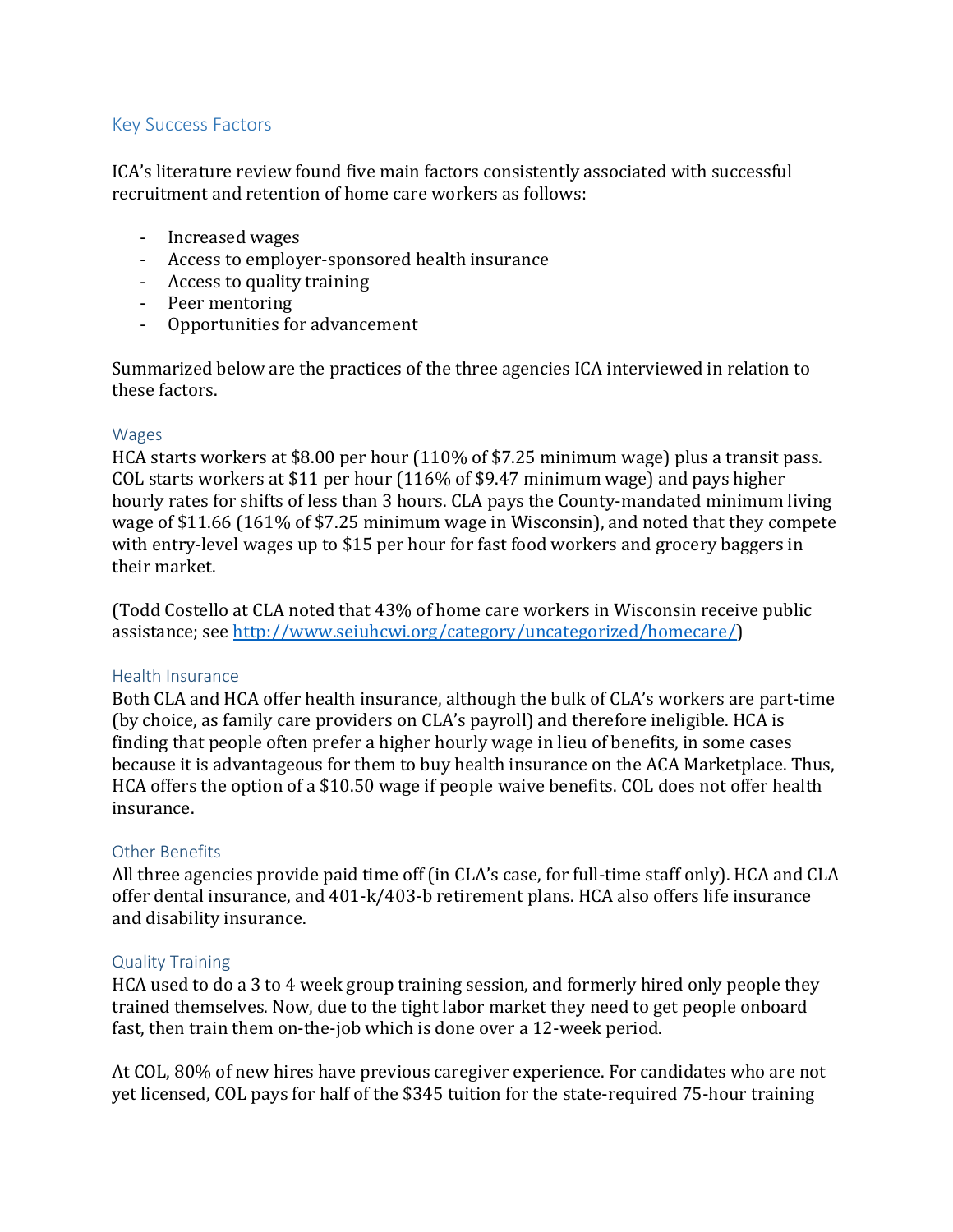and 100% of fees for the license application (\$85) and exam package (\$115). New hires train with another caregiver and the length of training time varies, based on the clients' complexity of care and caregivers' readiness to work solo.

COL also pays for all CEU training and license renewal costs. Caregivers can earn CEUs through six staff meetings held at Cascade Connections Training Center, with which COL partners. COL also pays conference fees, when applicable, and holds other occasional inhouse training on non-credit topics, such as self-care, yoga and communications.

In addition, as co-op members, workers at HCA and COL receive training about reading financial statements and cooperative governance.

CLA provides an 8-hour training covering personal care basics including infection control, hand washing, universal precautions and body mechanics. They briefly reinforce soft skills at this time, especially the importance of calling in when unable to cover an assignment and setting appropriate boundaries with patients. An RN then provides one-on-one on-the-job training for specific client needs. CLA sometimes offers additional training about dealing with difficult clients, along with dementia and Alzheimer's care.

Neither HCA nor COL get any workforce or philanthropic funds for training, although HCA formerly did. CLA recently received a state Department of Workforce Development grant to fund its dementia and Alzheimer's training.

#### Peer Mentoring

At all three agencies, staff trainers during onboarding effectively serve as informal mentors. COL, in particular, emphasized the importance of these early relationships.

# Opportunities for Advancement

HCA and COL caregivers may advance into administrative roles, or at COL are sometimes asked to help with payroll and other administrative tasks, which is viewed as a pleasant diversion from home care work in the field. Experienced caregivers at COL can lead care teams, and at HCA, may be assigned to daytime shifts (8 am to 4 pm) at a LIFE (PACE) day care program that HCA staffs, generally considered a "prime job."

Experienced caregivers at CLA can join its team of "On-Call" staff who earn a higher hourly wage (\$14.25) in exchange for guaranteed hours of 15 to 40 hours per week, depending on their availability. Sometimes this work includes companionship-type care such as accompanying someone to church, going out for dinner, or taking a drive in the country. In addition, CLA has a private-pay arm, and this care typically earns a higher rate.

# Recruitment Practices

#### **Outreach**

HCA recruits home care workers through a combination of worker referrals, plus its website and job fairs. COL attracts about 60% of candidates via worker referrals, in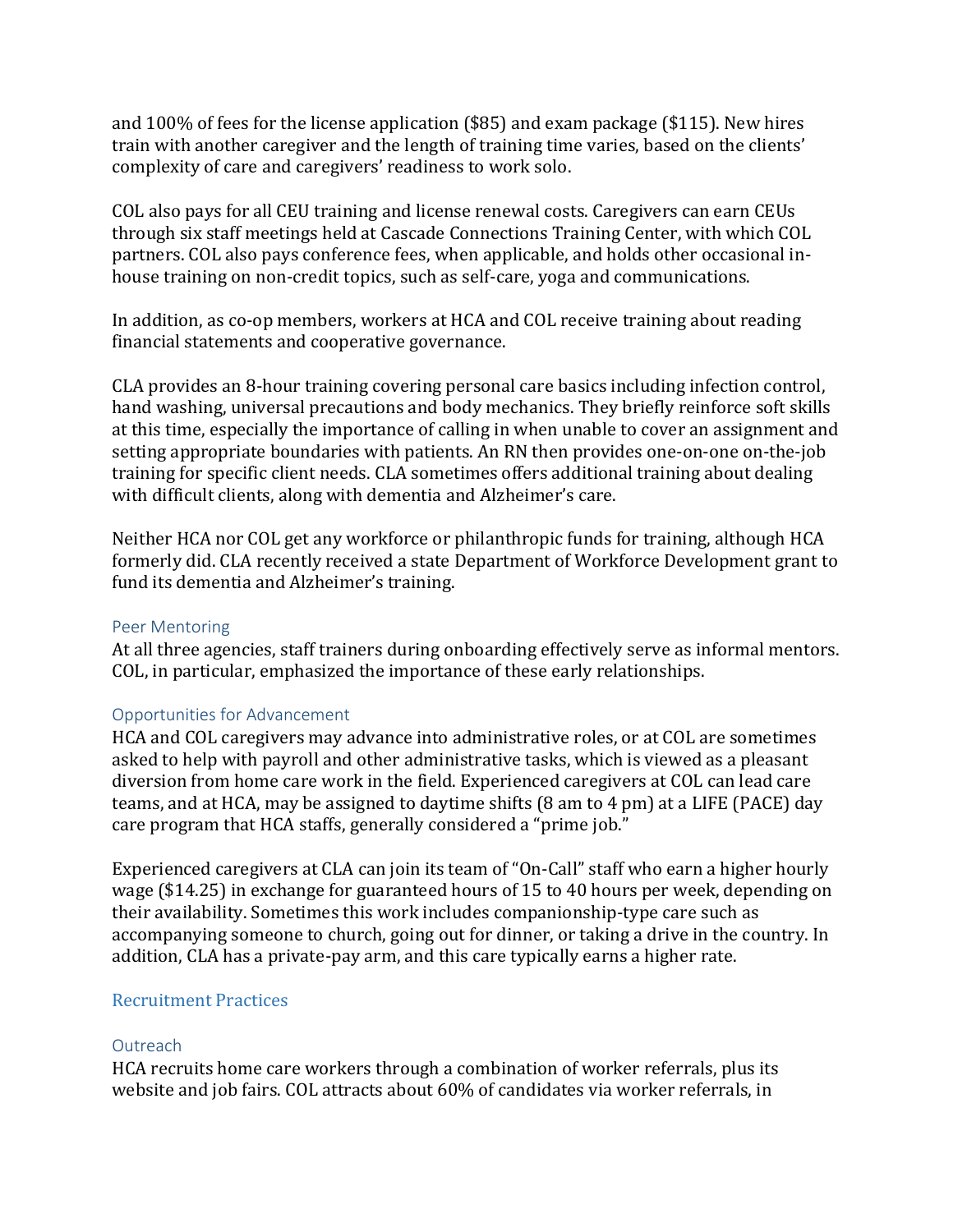addition to its website. COL also posts jobs on the (state's) WorkSource job board and at the Community Food Co-op, of which they are a business partner.

CLA likewise ranks worker referrals as its top source of applicants, followed by job fairs and outreach to students at technical colleges and other post-secondary institutions. CLA specifically targets aspiring nurses, occupational therapists, pharmacists and special education majors. CLA also recruits Hmong and Hispanic caregivers through ethnic and neighborhood associations.

Both CLA and the IPCE webinar emphasized the move away from "desk" recruiting to ongoing community outreach as the new norm for successful recruitment. An example described by an IPCE presenter is her agency's "Senior Assistance" training, offered free to the public, and targeted to people who desire to help seniors but lack experience, or may be caring for a loved one and cannot afford tuition for technical school courses.<sup>1</sup> The 20-hour training is held monthly and often attracts informal family caregivers who may then decide to enter the profession. Class size is typically six to 10 persons and the course covers topics such as grooming, fall prevention, infection control, bed making, bedpan use, and operation of hospital beds and other durable medical equipment used in a home setting. The agency's CEU courses are likewise free and open to all in the community, and the agency brands its training using the title Center for Caregiver Excellence.

The IPCE webinar presenters summed up their recruiting advice into two maxims: "Always be recruiting," and "Never lower your standards."

# Advertising

 $\overline{a}$ 

HCA advertises in the Metro (a free daily paper), and posts jobs on Career Builder and Indeed.com. They are getting ready to try [mycnajobs.com](http://www.mycnajobs.com/) as a new resource. COL advertises on CraigsList and at community colleges and the local university. CLA advertises on Monster.com, workforce system and technical college job boards, and [care.com.](https://www.care.com/) CLA also promotes job opportunities with posters at community "hubs" such as the library or farmers market and said this is especially effective in rural areas.

In crafting ads, selling the mission and purpose of the business is considered important, stating that the business is looking for "exceptional caregivers" or "people who are passionate about caregiving," for example. Another strong selling point may be the training and continuing education opportunities offered and the value placed on skill-building and career development. In online ads that link to the agency's website, one might highlight its high caregiver satisfaction, using quotes from caregivers, noting the low turnover rate, and using images of caregivers that show them functioning as a team (at a staff meeting or Alzheimer's walk, for example).

One presenter in the IPCE webinar suggested crafting a "personal ad" that describes individual clients, e.g., a person with Parkinson's or a former motorcyclist who needs postaccident care, to which job seekers may feel a connection. Another has had great success

<sup>&</sup>lt;sup>1</sup> Participants pay \$15 for a course workbook.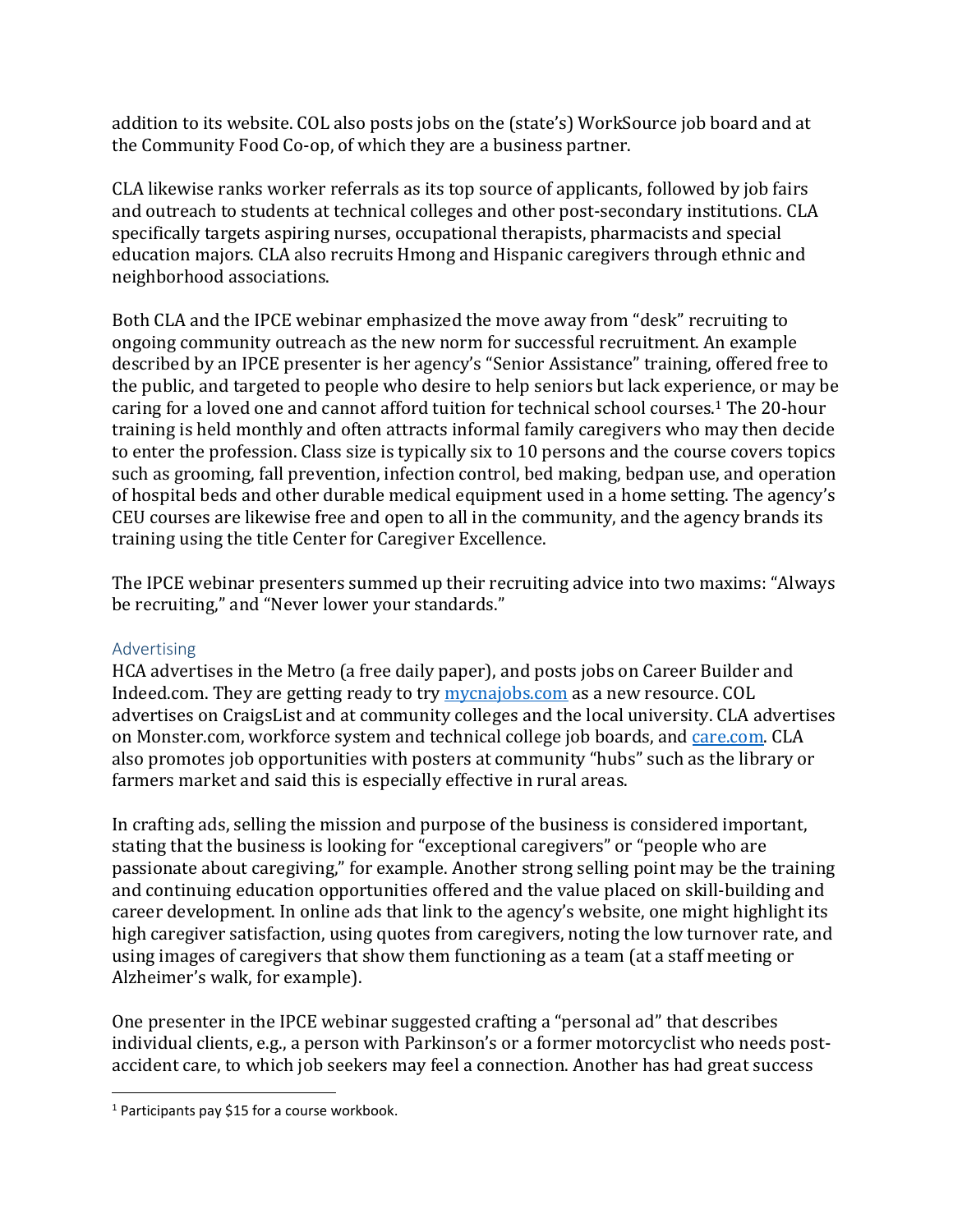generating applications by "boosting" its Facebook posts for sharing beyond its "friends" list to other users targeted by location, interests, and demographics. The cost is modest (\$100 to \$200 range) and one can start small to test the effectiveness of this approach.

# Cooperative Ownership Advantage

COL and HCA report that candidates have a generally positive impression of cooperatives and especially like the prospect of dividends. Still, it can take a while to instill the value of ownership among new workers, and some reject the idea of added responsibility. COL has found that some workers prefer a hierarchical structure because it is what they are used to, stating "they want a job, not ownership." At HCA, 40% of eligible workers are members, and at COL, 100%.

# Screening and Selection

COL and HCA review applications and do a phone screening prior to scheduling an interview. CLA offers both a paper and online application and seeks a minimum of six months' continuous work experience in the last two years in any job (recently relaxed from one year as the labor market tightens).

Presenters in the IPCE webinar likewise use phone interviews to initially assess applicants' experience and determine if they meet state licensing criteria. One noted that all personnel are trained to be able to respond to phone inquiries from potential candidates. Another mentioned their use of an onlin[e pre-hire assessment](http://www.silverstonegroup.com/risk-management/industry-specialization/in-home-care/care-series/) specific to caregiving (offered through the SilverStone Group).

All of the agencies use interviews to probe an applicant's previous experience, whether informal or professional, and assess key skills and attributes sought, including maturity, stability and reliability (job history), ability to self-manage, and a caring heart. Other important qualities are strong communication skills (with both clients and peers), a willingness to learn, and particularly in the case of the co-ops, cooperation and teamwork.

Interview questions are often situational ("what would you do if …") or may ask, "what three characteristics should a great caregiver have?" or "tell me your core values or life priorities." The question, "If you were hiring a caregiver for a loved one, what qualities would you look for?" will often elicit applicants' description of themselves. A common basic "gut check" is whether the individual is "someone you would want to care for your own family member."

COL noted that once individuals are hired, cross-training and communication with clients is used to further assess them during their three-month probation.

# Onboarding

At COL, new workers train one-on-one with another caregiver until they are ready to work on their own. CLA workers likewise receive one-on-one training, and RN supervisors conduct "stay" interviews at the 8 to 9 week mark to prevent caregivers leaving at this